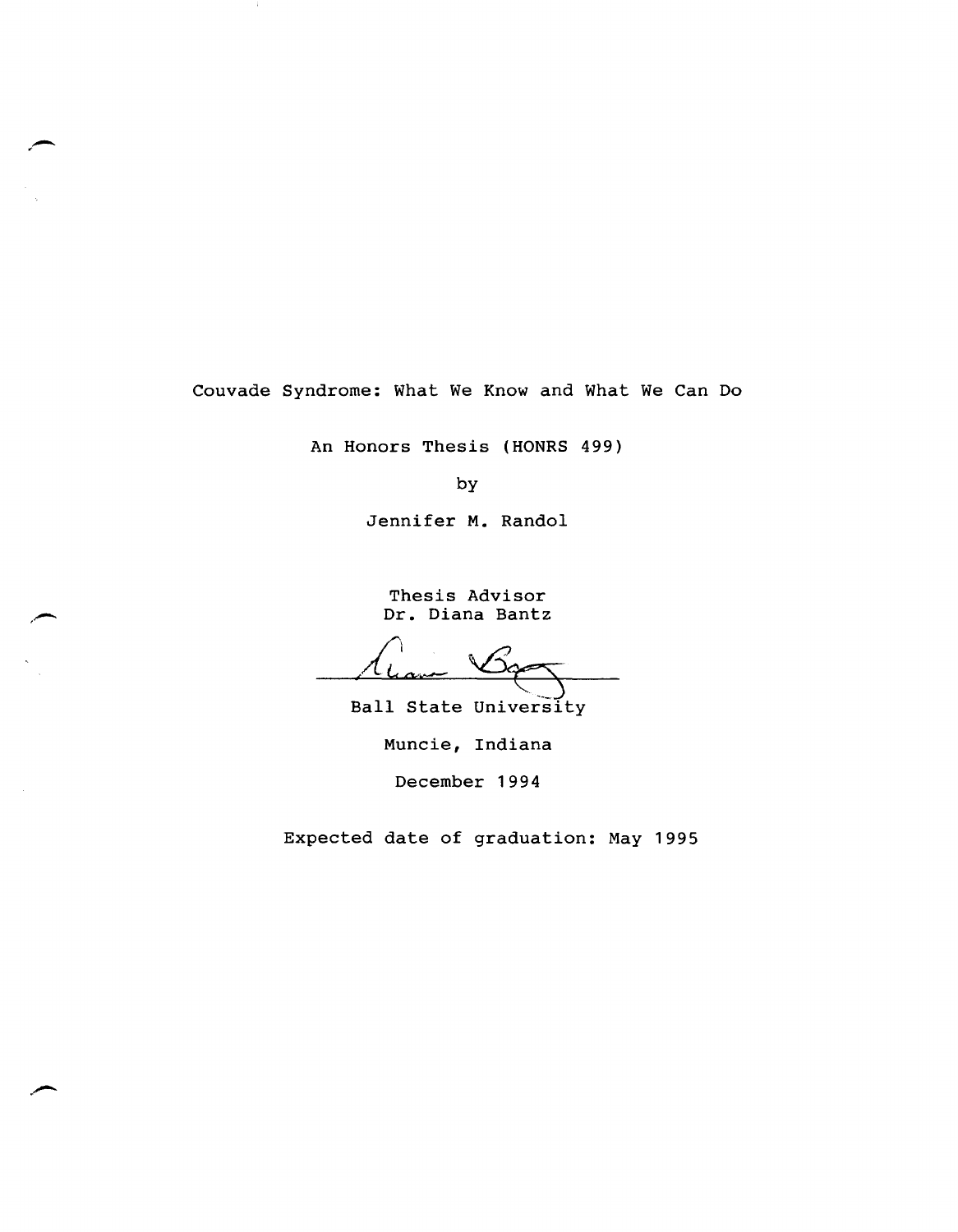

## Abstract

This discussion of couvade syndrome begins with an explanation of what couvade syndrome actually is and what all it involves. One must note that this thesis describes couvade syndrome, not ritual couvade. After giving a thorough explanation of what the syndrome is, there is a review on three research projects that have been conducted. The first project discussed was conducted by Longabucco and Freston, the second by Clinton, and the third by Strickland. Following this discussion, the nursing implications are addressed; the existence of couvade syndrome has drastic ramifications on the entire field of nursing. The overall purpose of this thesis is to help explain what couvade syndrome involves and how the nursing profession can help to combat this problem.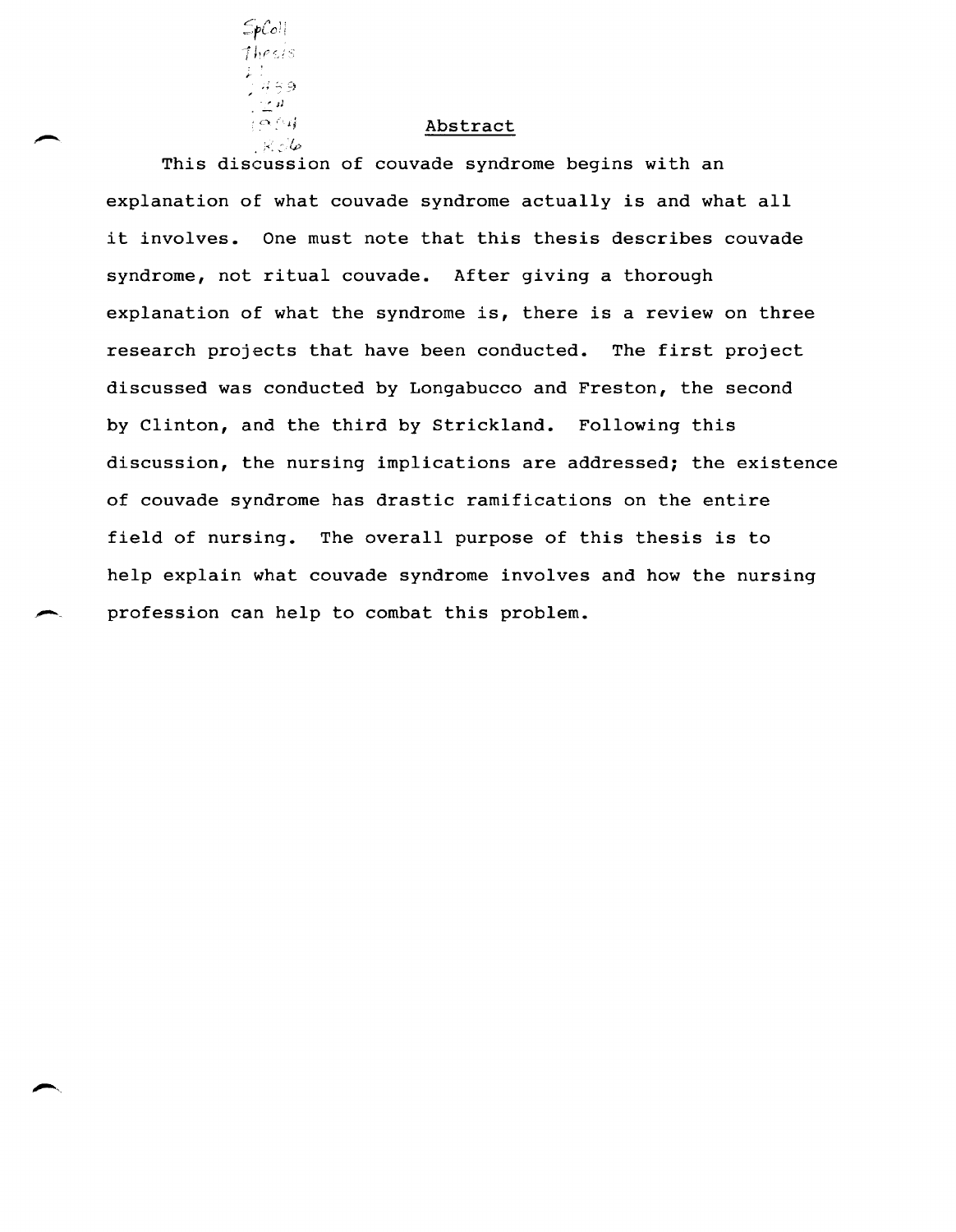The topic that I have elected to investigate over the course of this semester is couvade syndrome. Most people's first response to this topic is, "What is couvade syndrome?" The word couvade is derived form the French word "couver" and it literally means "brooding or hatching" (Fishbein, 1981, p. 356). In our society, "couvade is a term used to refer to a group of related male practices connected with childbirth" (Fishbein, 1981, p. 356). In more understandable terms, couvade syndrome is the presence of a variety of physical symptoms that occurs in the husbands of pregnant women. I find this topic to be extremely interesting. I was first introduced to this subject in a maternity nursing class a year ago and found it to be highly interesting even then. After learning what couvade syndrome was, it was hard for me to believe that it actually occurred. Needless to say, my interest grew immensely as I began to collect and study the research that had been done on this topic. In this thesis, I hope to convey what couvade syndrome really involves, review the research that has been done on it, and discuss the implications it has on the nursing profession.

A very brief definition of couvade syndrome has been given, but what does it all mean; what does this syndrome actually involve? The physical symptoms that men have reported are remarkably similar, if not identical, to some of the symptoms that pregnant women experience. Some of the most common symptoms reported by expectant fathers include: gastrointestinal upset, including nausea and vomiting; anorexia; abdominal swelling; increased appetite; abdominal pain; headache; dizziness; leg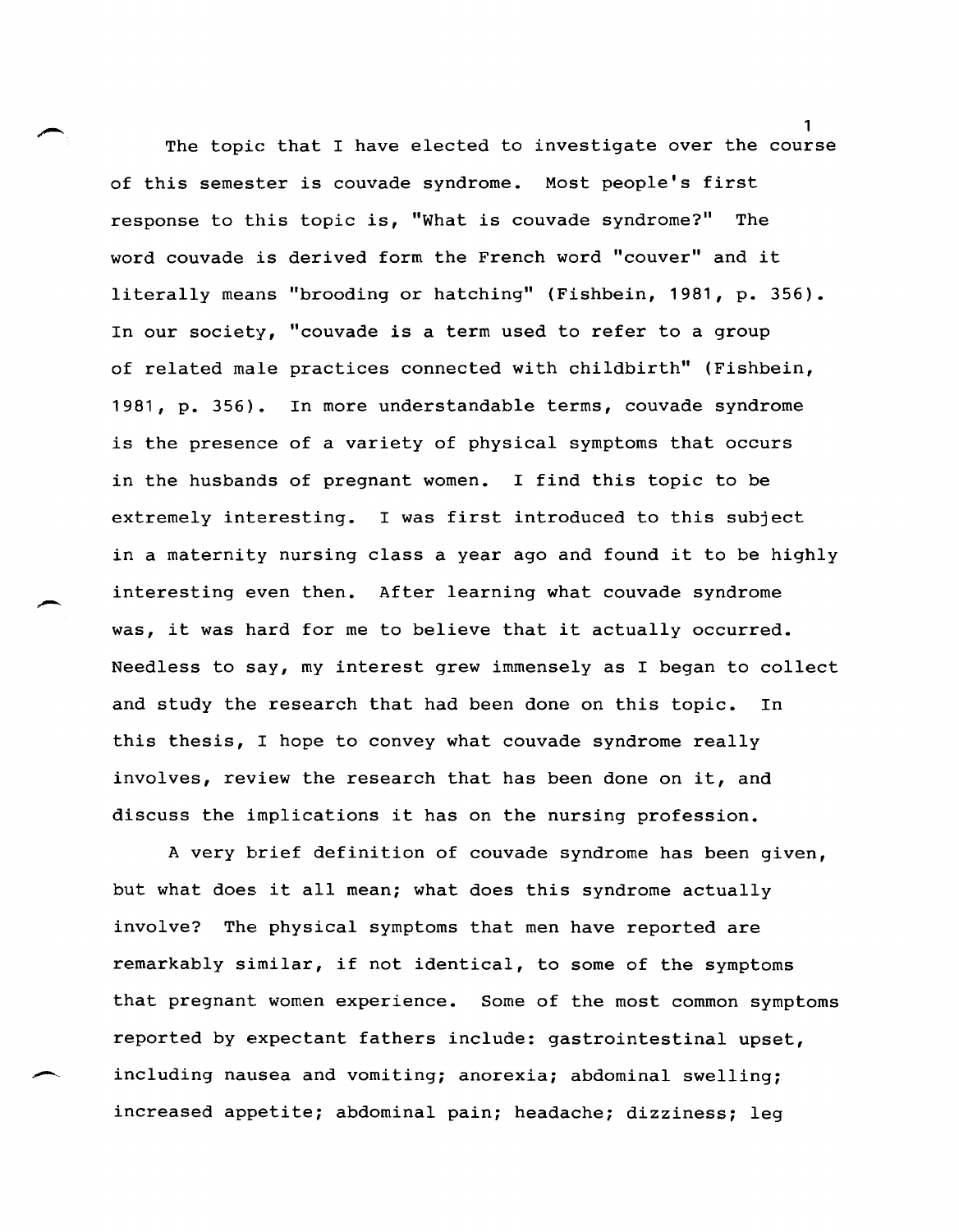cramps; insomnia; elusive toothaches; backaches; syncope; fatigue; and increased "aches and pains." These are the most frequently reported complaints; however, some of the less common ones reported include nosebleeds, muscle tremors, and skin eruptions. After reviewing the symptoms that men report, it may seem very hard to believe that couvade syndrome actually occurs; but, "sufficient evidence does exist to confirm that experiences of pregnancy are not confined to women only" (Clinton, 1985, p. 222). Couvade syndrome is fairly prevalent among expectant fathers, as high as 79% of fathers have at least one symptom. This seems a little more understandable if one takes it into consideration that the transition to fatherhood can be just as dramatic as the transition to motherhood. In our society, the majority of people do see pregnancy as a strictly "female" experience. It is only in the past two decades that the father's role in a pregnancy has even been looked at or wondered about. In the past, most of society limited the male's role in a pregnancy to "paying the bills and acting as a role model in later years" (Longabucco & Freston, 1989, p. 482). The research suggests that the males of today are becoming much more involved in their partner's pregnancies. Some reasearchers have suggested that the occurrence of couvade syndrome could be described as "an expression of the father's subjective involvement" (Clinton, 1987, p. 290). Others have supported the idea that couvade syndrome is a means for men to participate more fully in the entire birth cycle. I believe that fathers are becoming increasingly involved in the pregnancy

 $\overline{\phantom{a}}$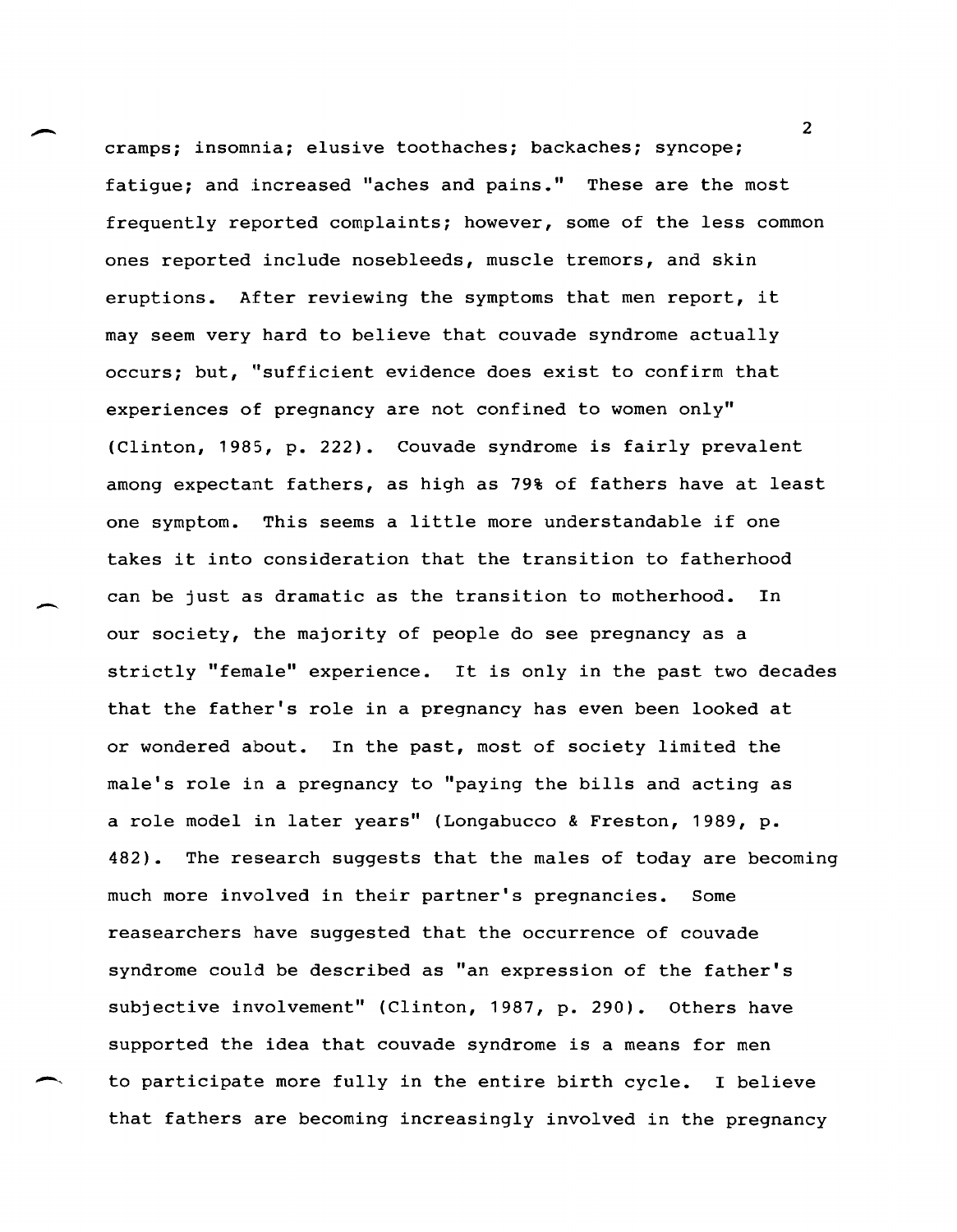process; this is evident by the very occurrence of couvade syndrome.

Couvade syndrome is a very real, very prevalent ailment among men, but what exactly causes it? Until the early 1960's, scientists explained its occurrence as a "deviant phenomenon exhibited primarily by neurotic individuals" (Clinton, 1985, p. 223). This explanation is no longer regarded to be true. Several theories have been suggested regarding the actual cause of couvade syndrome; however, none have been confirmed. One theory, that has been shown to be significant, suggests that the physical signs and symptoms of couvade syndrome increase proportionately with increased levels of stress, anxiety, and depression. Fishbein (1981) suggests that it may be associated with "ambivalence in the marital relationships, parturation envy, and most importantly, identification" with the female (p. 356). Along with identification, Clinton believes that couvade syndrome may be an expression of profound caring for the pregnant partner, as well as the unborn baby. On a fairly different level, some researchers believe that the syndrome may be related to the absence of a male's father from the home at an early age, having an unplanned, unwanted pregnancy, experiencing financial difficulties during the pregnancy, and perhaps, possessing a low-level education. The literature supports the belief that social/cultural determinants playa big role in its occurrence. For example, a study conducted by Clinton (1987) revealed that "ethnic minority status was found to be a signifecant predictor for number of couvade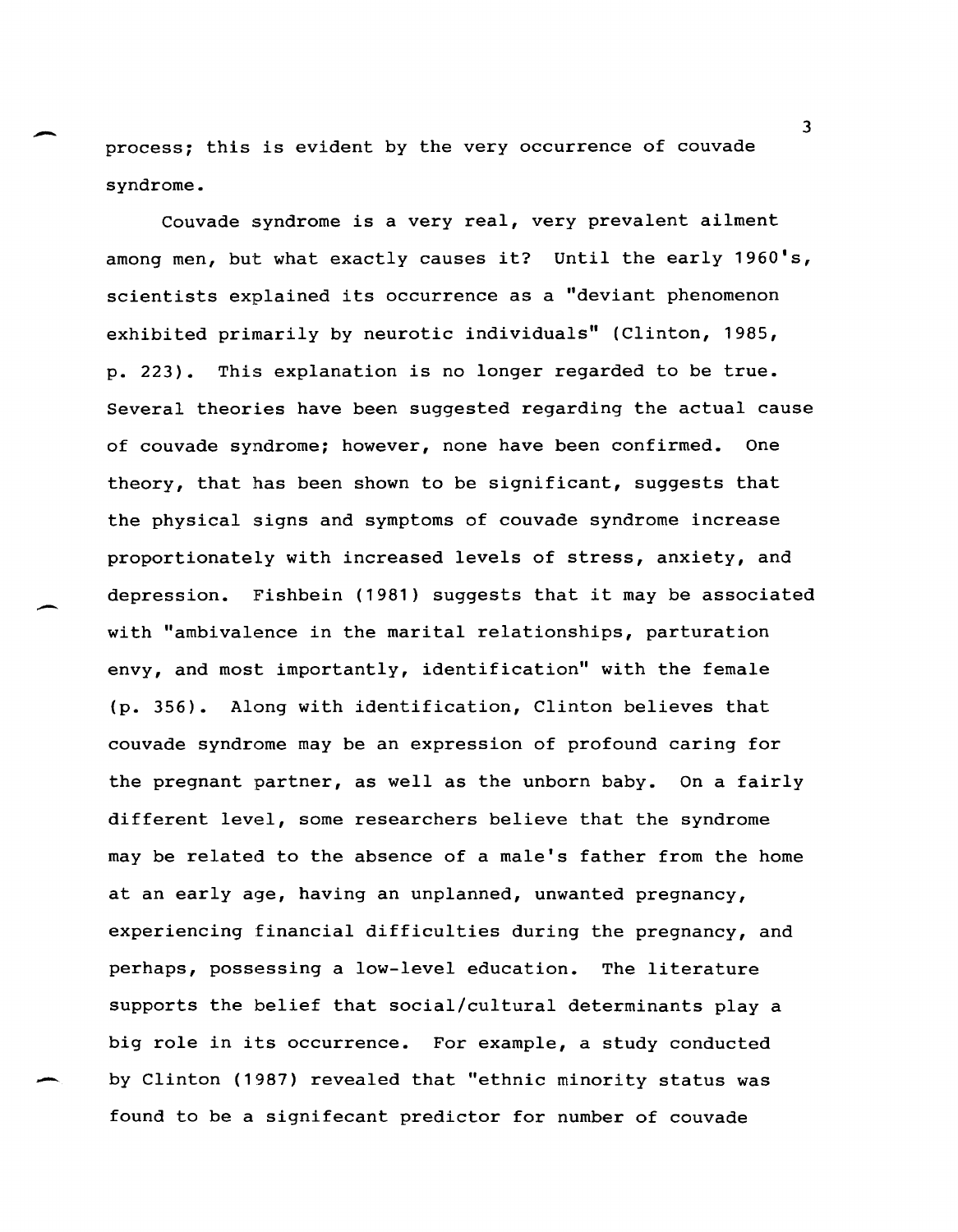symptoms" experienced during a pregnancy (p. 293). If it is not already obvious by all of the possible explanations, couvade syndrome is not well understood and nobody is really sure what causes it.

As stated previously, this is a very new, very under investigated topic in the field of nursing research. While doing research on this subject, however, a few quality research studies were discovered.

One of the few research studies done on couvade syndrome was conducted by Longabucco and Freston, who based their investigation on the Role Transition Theory. This theory is based on the belief that first-time expectant fathers experience several changes related to their roles during the course of a pregnancy. Three research hypotheses were tested by this investigation. The first one states that "The incidence of couvade syndrome in the first-time expectant father is positively correlated with a high degree of anticipated paternal-role preparation" (Longabucco & Freston, 1989, p. 483). The second hypothesis tested states that "Males who experience the couvade syndrome consider themselves more involved in the pregnancies than males who do not experience symptoms of the syndrome" (Longabucco & Freston, 1989, p. 483). The last hypothesis states the "Males who receive higher scores in activities related to preparing for the role of the father also will receive higher scores related to involvement in pregnancy" (Longabucco & Freston, 1989, p. 483). These researchers set out to see if their hypotheses were correct.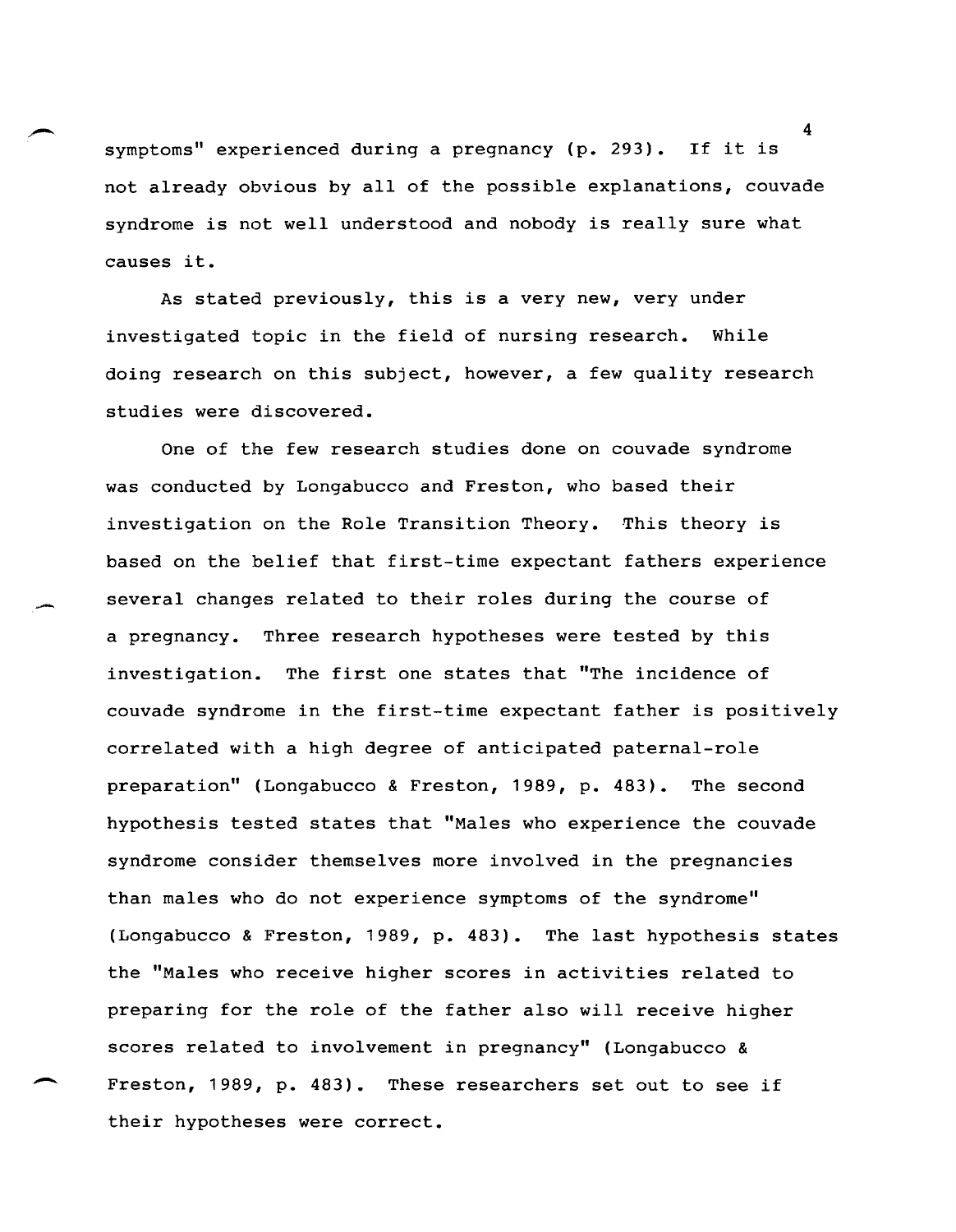The subjects in this study were selected using a convenience sample; the sample was drawn from couples attending childbirth education classes at a small rural hospital. To be included in the sample, the men had to possess the following qualities: not have fathered a previous child, been between the ages of twenty and thirty-six, and have been married to a woman experiencing an uncomplicated first pregnancy. After the sample of sixty-four men was gathered, a questionnaire was administered. The first part of this questionnaire consisted of a somatic symptom checklist. It measured for the presence of symptoms commonly associated with couvade syndrome. This checklist divided the sixty-four men up into two groups; Group A, whose members seemed to demonstrate the syndrome, and Group B, whose members did not. To be included in Group A, one had to possess two or more unrelated symptoms. The last part of the questionnaire was made up of twenty-one items scored on a Likert scale. This part of the questionnaire gathered information regarding the father's preparation in role taking, involvement in the pregnancy, and perceived stress related to the transition to fatherhood.

 $\overline{\phantom{a}}$ 

.-

results from the first part of the questionnaire found thirty-five of the sixty-four men belonging in Group A, or possessing symptoms of couvade syndrome. The most common symptoms reported were difficulty sleeping, increased indigestion, increased appetite, weight gain, anxiety, restlessness, irritability, and tiredness. Results of the second part of the questionnaire revealed that the individuals with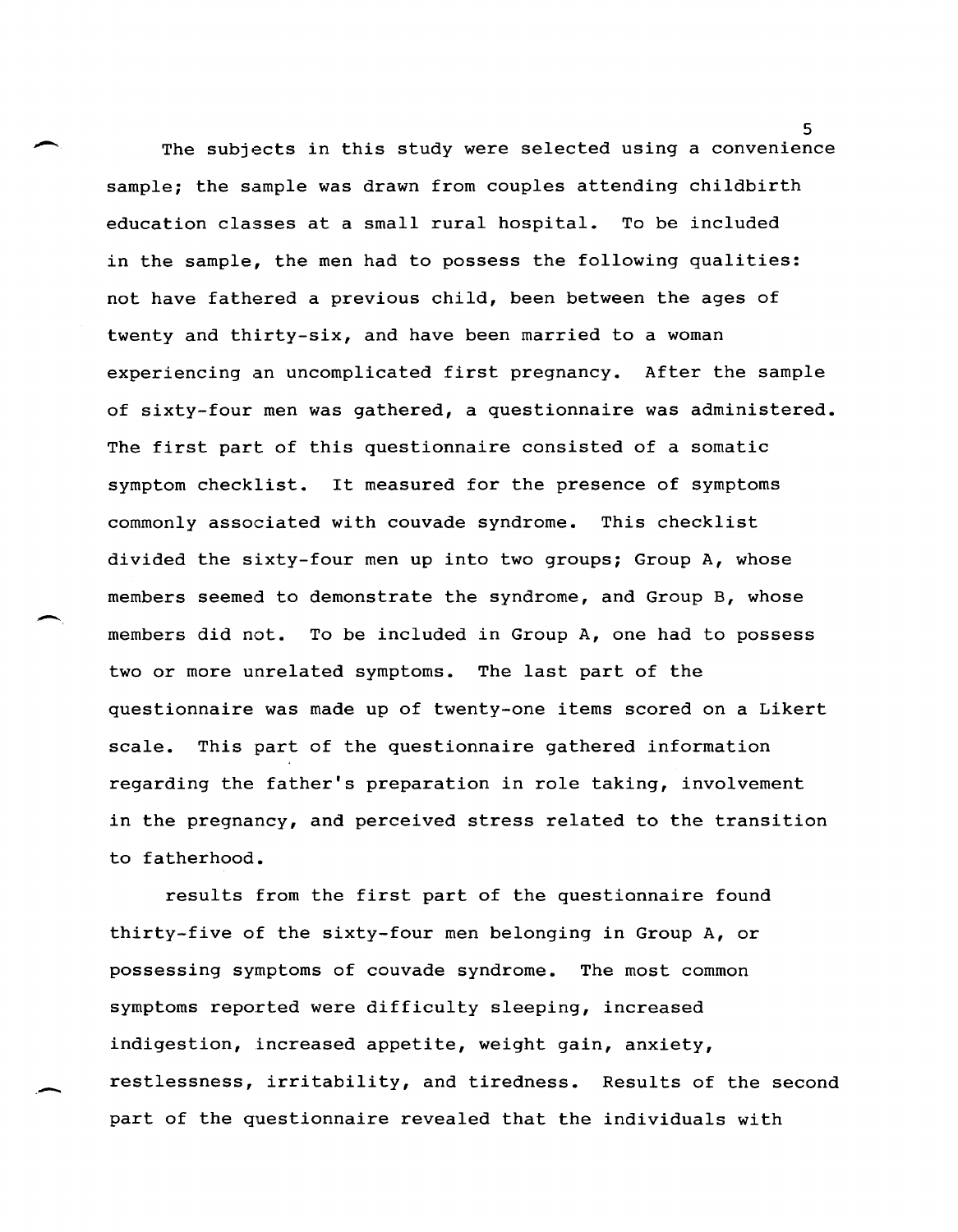couvade syndrome consistently had a "higher degree of paternal-role preparation, less perceived stress related to the transition, more activities related to role preparation, and more involvement in the pregnancies" (Longabucco & Freston, 1989, p. 486). These results supported the first and third hypotheses. The second hypothesis was not statistically significant, therefore, it could not be supported.

Another research study that investigated the occurrence of couvade syndrome was conducted by Jacqueline Clinton. This study looked into a different aspect of the syndrome than the previously described study. The specific purpose of this particular investigation was to "determine the risk factors associated with the incidence, duration, and perceived seriousness of couvade syndrome experienced by expectant fathers during each trimester of pregnancy and the early postpartum period" (Clinton, 1987, p. 290).

The subjects were recruited for this study through the regular use of television, newspapers, radio, and poster announcements. All in all, eighty-one expectant fathers served as subjects. Their ages ranged form eighteen to forty-four years old, and incomes ranged from \$5,000 to more than \$100,000. Ninety percent of these men were married to and living with their pregnant partners. Clinton also added that these men "were healthy and free of serious or chronic health conditions with no prior history of prolonged hospitalization for any physical or mental problems" (Clinton, 1987, p. 291). The design method used in this study was a repeated measures survey. This

-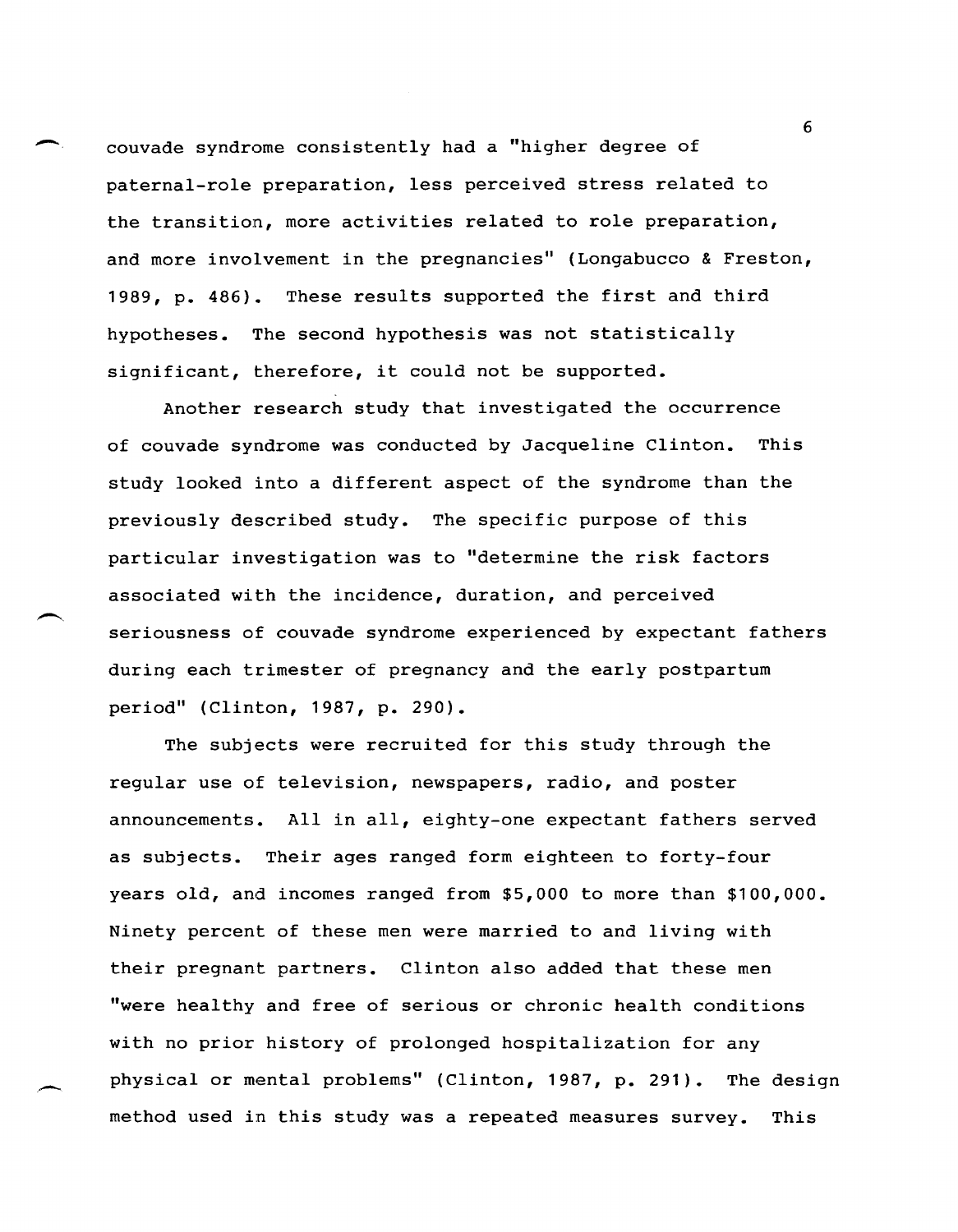made it possible to monitor the expectant fathers' conditions over the entire course of the pregnancy and into the postpartum period. Information was collected at each lunar month and two months postpartum.

,-

 $\overline{\phantom{a}}$ 

Three different instruments were administered to each subject. The first was called the Expectant Father Preliminary Health Interview (PHI). It contained 194 items, and was used to gather information about possible risk factors associated with couvade syndrome. It included questions regarding demographics and cultural background, social history, and health events prior to the partner's pregnancy. The second instrument was called the Expectant Father's Monthly Health Diary (MHO). It contained 218 questions. These questions elicited information from nine categories: self-perceptions of physical and emotional status; incidence, duration, and perceived seriousness of thirtynine couvade symptoms; self-initiated actions taken to lessen couvade discomforts; perceived effectiveness of self-care actions; professional health utilization; physical and social role disabilities related to couvade symptoms; work hour and salary loss related to the syndrome; involvement in the pregnancy; and how much he felt he was able to help his partner. The last tool used was the Ireton Personal Inventory (IPI). The IPI was used to elicit measures of stress perceived. It included an assessment of the degree of worry related to situations such as employment, health, work conditions, marital relationship, sex life, personal habits, leisure time, friends, and family.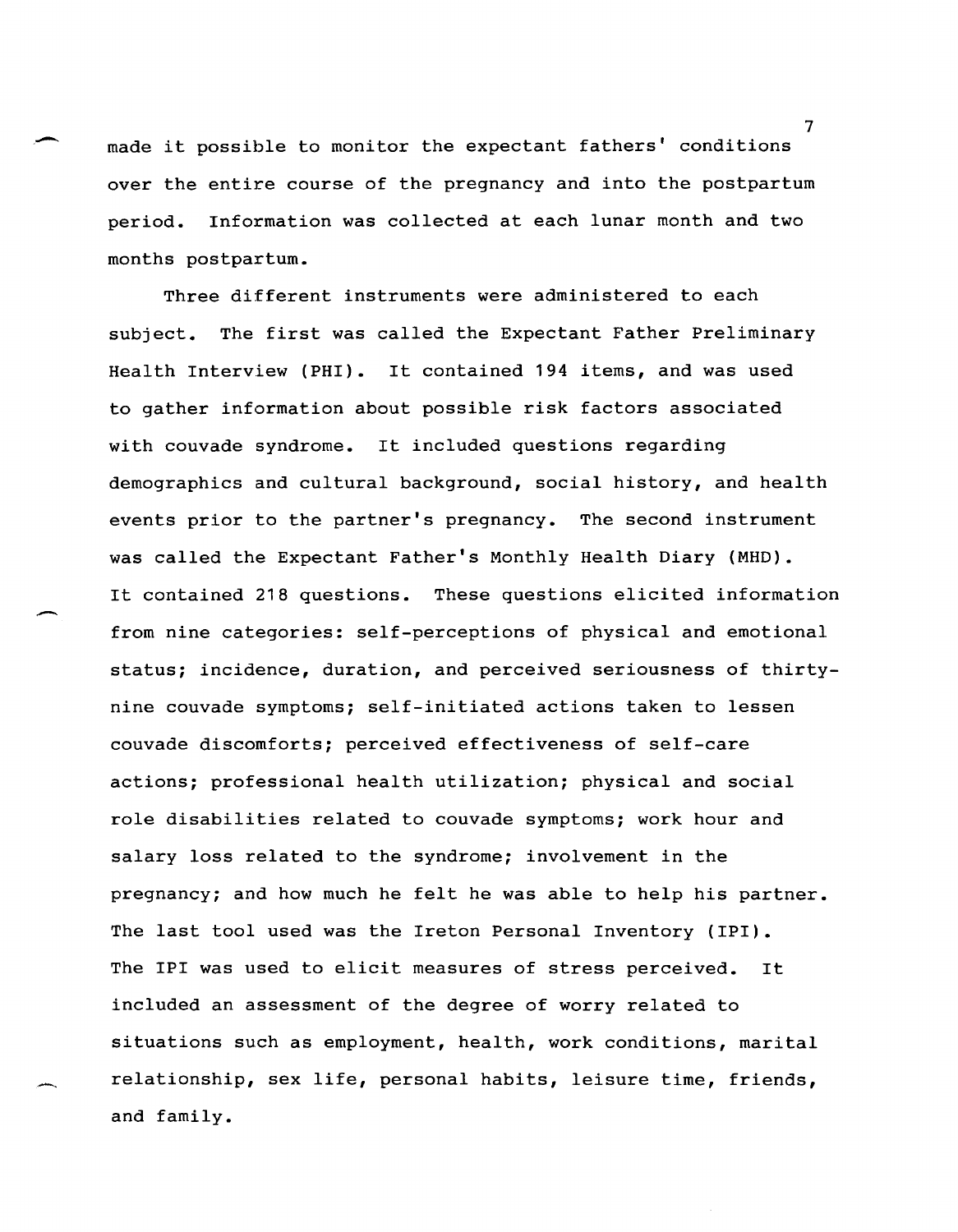Results of this study revealed that 93.7% to 97.0% of the expectant fathers reported experiencing at least one couvade symptom every month. On the average, 9.37 symptoms were reported per month during the first trimester, 12.4 symptoms per month in the second trimester, 11.8 symptoms per month in the last trimester, and 7.1 symptoms were reported when two months postpartum (Clinton, 1987, p. 292). These numbers indicate that men's couvade symptoms seem to peak during the second trimester. The study also revealed a few potential risk factors for having couvade syndrome. Identified risk factors included having a low income, having several previous children, having experienced poor health during the year prior to the pregnancy, and being a member of an ethnic minority. Men in these categories seem to experience couvade syndrome much more often than men who are not. This study also revealed that the survey questions should be asked directly to the men, rather than through the pregnant partners. "The majority of expectant father subjects in this study deliberately withheld information from their partners as a gesture of protection" (Clinton, 1987, p. 294).

-

 $\overline{\phantom{0}}$ 

Ora Strickland's study on the occurrence of couvade syndrome "evaluated the occurrence of symptoms in expectant fathers during early, middle and late pregnancy; assessed the association of social class, race, planning of pregnancy, and fathering experience with symptom manifestation in expectant fathers; and to determine the relationship of symptoms expressed by expectant fathers to their emotional state" (Strickland, 1987,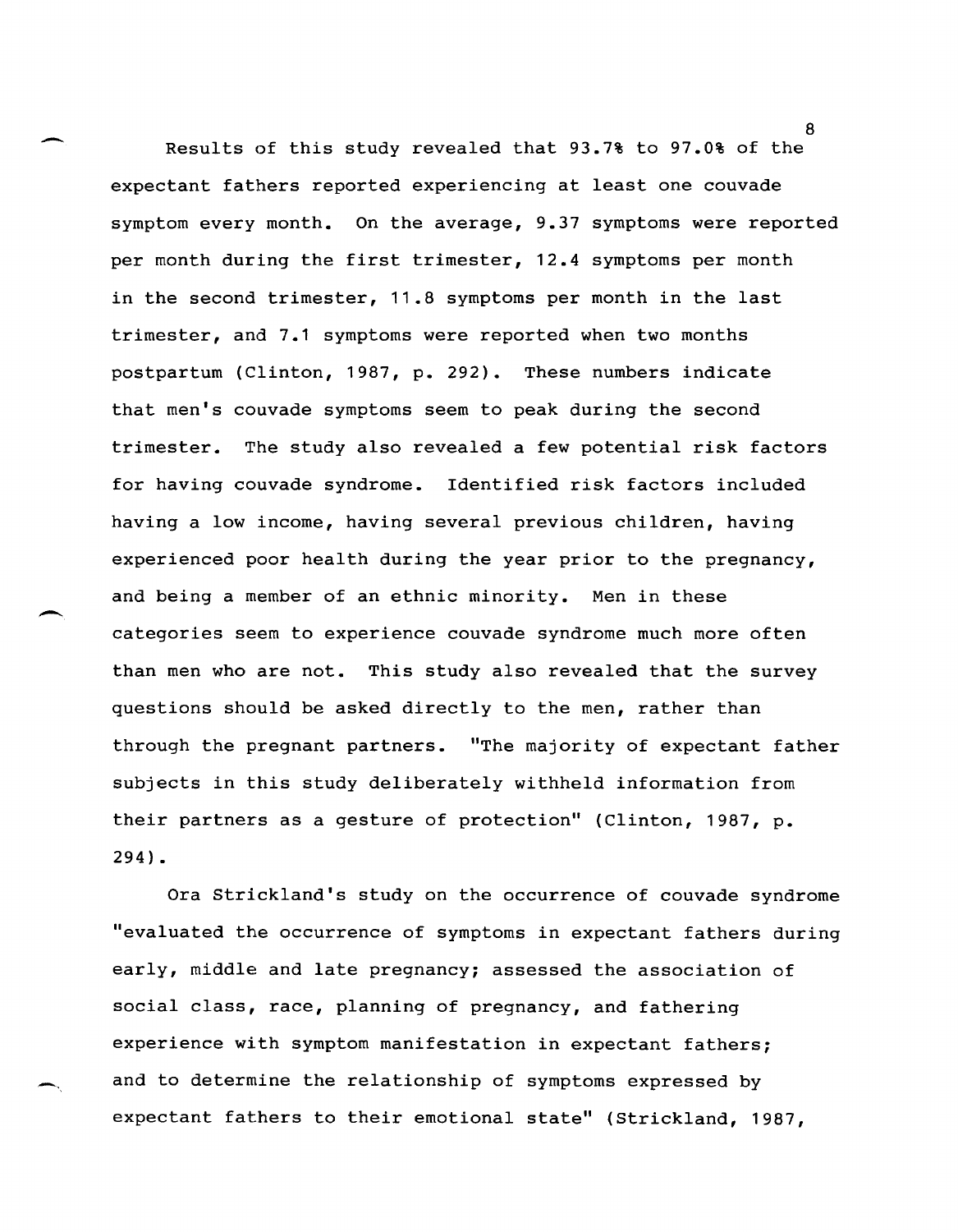p.184).

 $\overline{\phantom{0}}$ 

 $\overline{\phantom{0}}$ 

The sample for this study was gathered from a large southeastern city. More specifically, they were all volunteers from a private obstetrics clinic. All of the volunteers were mailed a questionnaire. Those that returned it completed, had no past history of physical or psychological illness, and were not single, were included in the sample. The final sample was made up of ninety-one expectant fathers, twenty-one of whom were black, and seventy whom were white. Of the ninety-one subjects, 49% were middle class, and 51% were working class. Ages ranged from twenty to fifty-four years old. The method used in this investigation consisted of two checklists that the men completed three different times; once during early, middle, and late pregnancy. The first checklist was called the Multiple Affect Adjective Checklist and it contained 132 items. It measured the subjects' levels of anxiety, depression, and hostility. The second checklist was a symptom checklist, and it merely measured physical and psychological symptoms experienced by the expectant fathers. It had a total of thirty-two questions.

Couvade syndrome was reported as being experienced by 87% of the sample. Seventy percent of the expectant fathers had one or more symptoms in early and middle pregnancy, while this percentage increased to 76% in late pregnancy. Most frequently reported symptoms of couvade syndrome were backaches, difficulty sleeping, irritability, increased appetite, fatigue, and restlessness. The results also revealed that experienced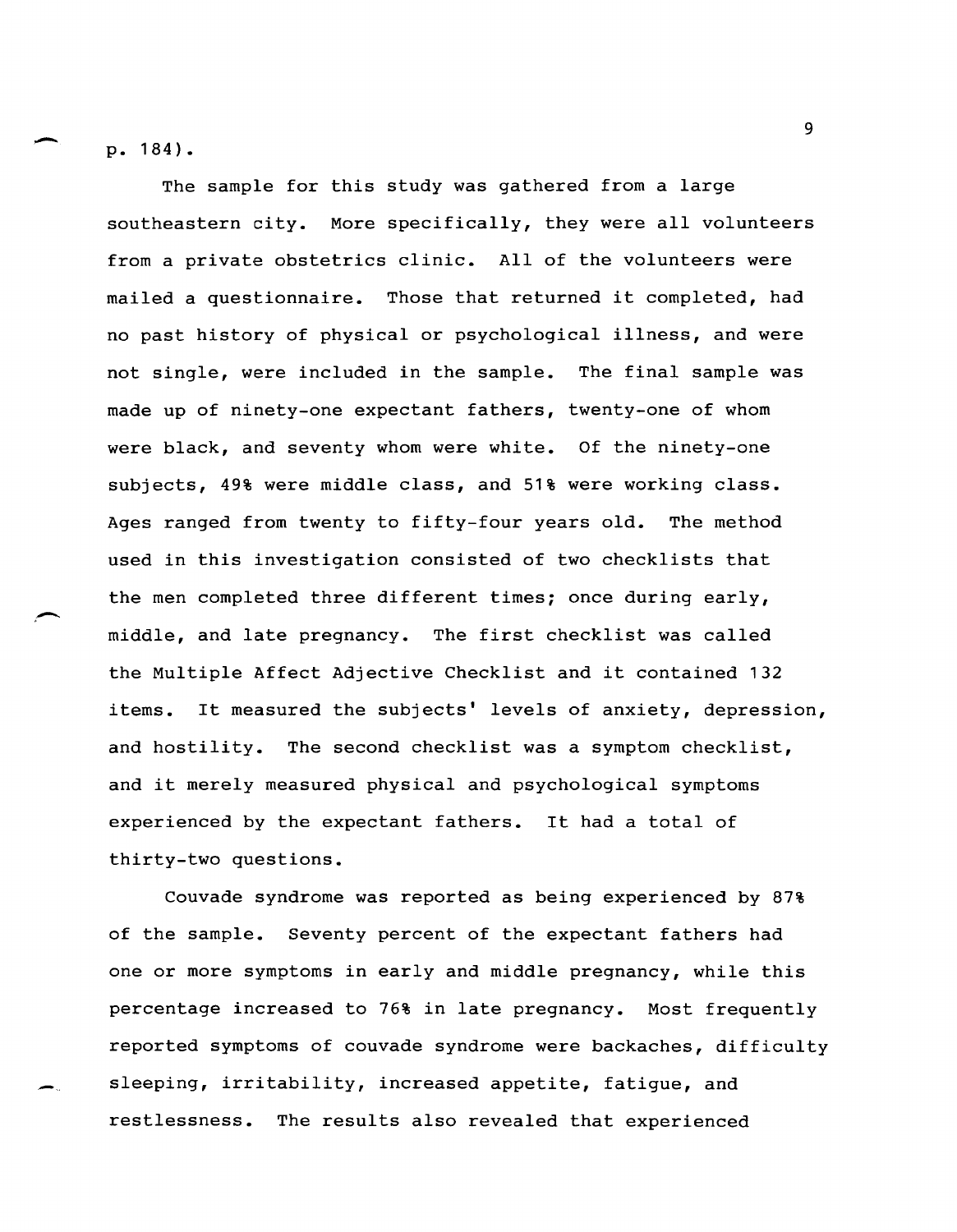expectant fathers complained of more symptoms than did the inexperienced fathers. The researchers also discovered that total number of symptoms reported was higher in unplanned pregnancies than in planned pregnancies. Differences in social class and race were also found to be significant factors. Working class men consistently experienced more somatic and psychological symptoms than did middle class men. The same holds true for black men; they were shown to report more symptoms than white men. These results indicate that emotional state does play a significant part in couvade syndrome. Emotional stress and anxiety seem to be major predictors of couvade syndrome symptoms.

Every one of the previously discussed research studies has provided valuable information about couvade syndrome. These studies have uncovered important data but, many more studies need to be conducted in this area to further knowledge and understanding of couvade syndrome.

~

One thing becomes evident after reviewing the research literature; the very existence of couvade syndrome has drastic implications on the nursing profession as a whole. The existence of couvade syndrome holds implications for the clinical nurse, the nurse educator, and the nurse researcher. Clinton has stated that "nurses are in strategic position to generate new knowledge about the experiences of expectant fathers and to influence their ability to cope" (Clinton, 1985, p. 225). I think Clinton is saying that if anyone can help these expectant fathers deal with the problems associated with couvade syndrome, it is the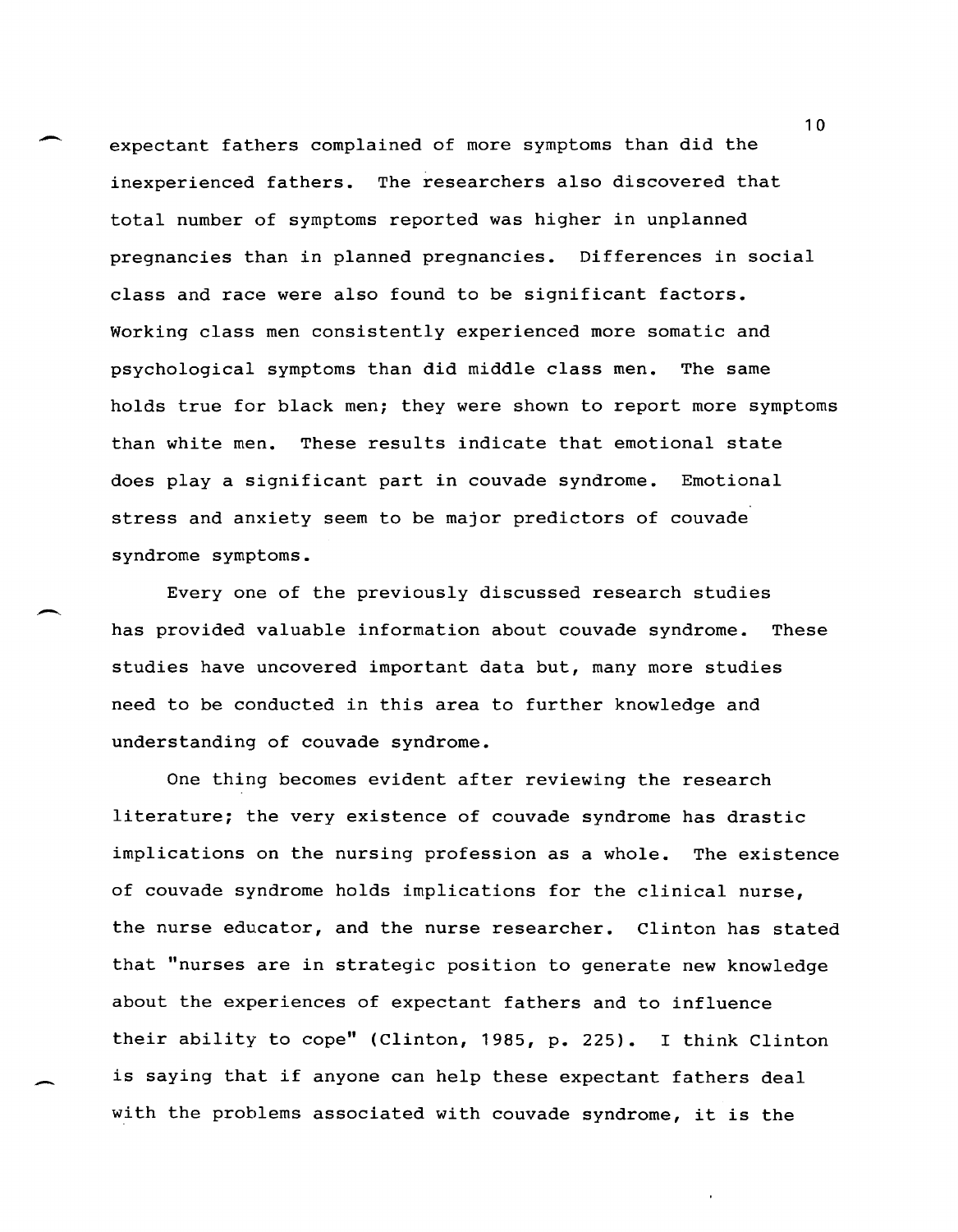nursing profession.

-..

-.

It is understood that the nursing profession is going to have to help these expectant fathers, but what exactly needs to be done? As a nursing student, it is my belief that college professors need to place much more emphasis on the existence of couvade syndrome. I say this because with an increased understanding of the syndrome, it would be much easier to detect it early and to treat it. Also, as students, we are in the position to learn. If we are taught something while still in school, we will be much better able to deal with it when we are in the "real world." On a different level, I think that the clinical nurse needs to start monitoring the expectant father's health status, just as they do the pregnant woman's. I believe this holds especially true for those men who possess any of the previously discussed risk factors of couvade syndrome. It is said that if clinical nurses began this monitoring, it "would greatly enhance the goal of truly family-centered maternity care" (Clinton, 1987, p. 294). All of the previously mentioned interventions are important, but to me, teaching the expectant father about couvade syndrome is by far the most significant. First, I think the father needs to be educated about what couvade syndrome is and what it involves. He needs to be told of the potential risk factors of experiencing couvade syndrome and what puts him at risk of getting it. I also think that expectant fathers need to know that this syndrome is not some rare, unusual occurrence. They need to be told that it is a natural process. The nurse teaching childbirth education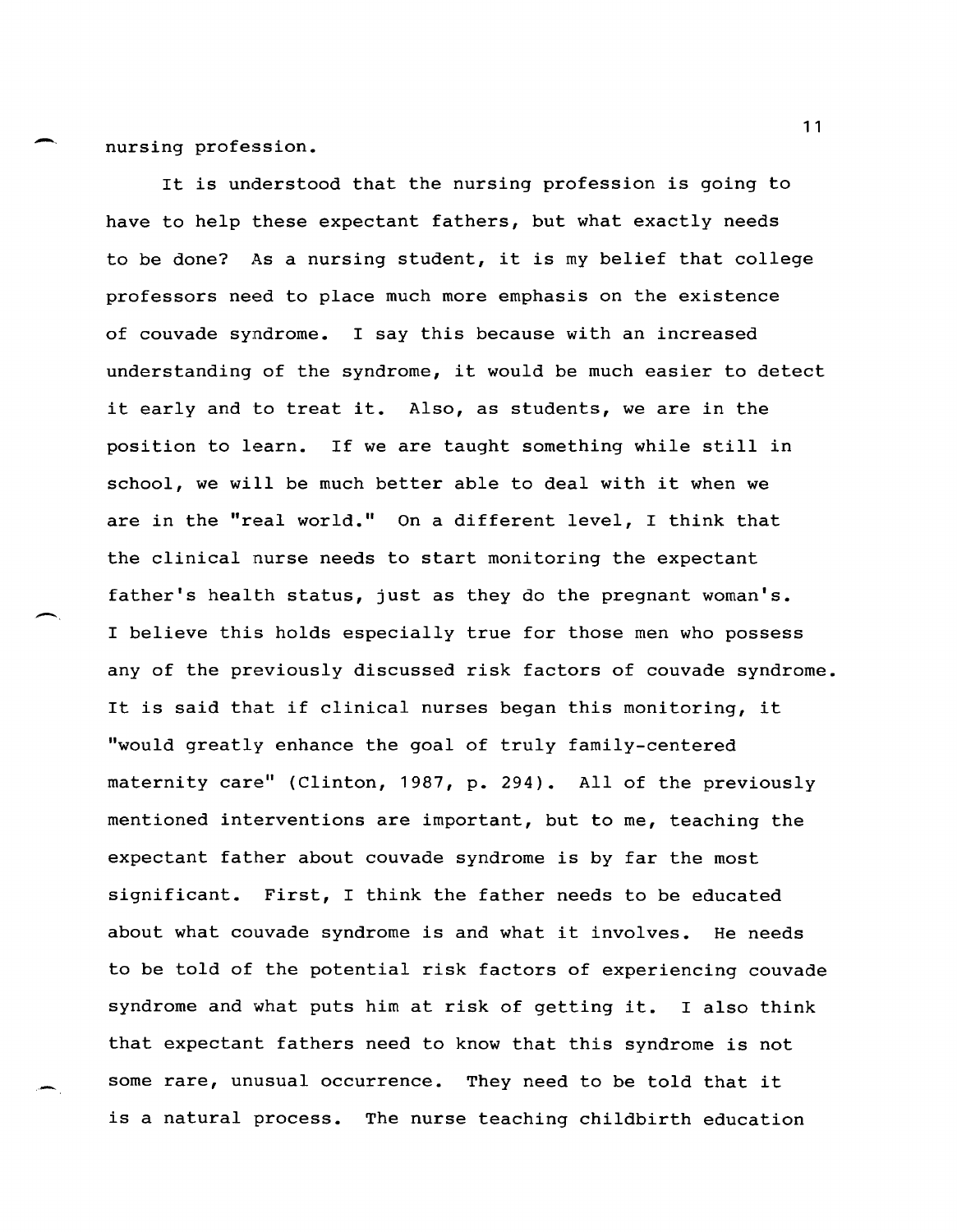classes is in the perfect position to do some of this teaching. As nurses, we need to offer these expectant fathers support, guidance, counseling, and, teaching. Clinton has stated that "All the symptoms found to be related to couvade are highly amenable to nursing influence" (Clinton, 1987, p. 294). I truly believe that the nurses of this world can make an impact on this problem.